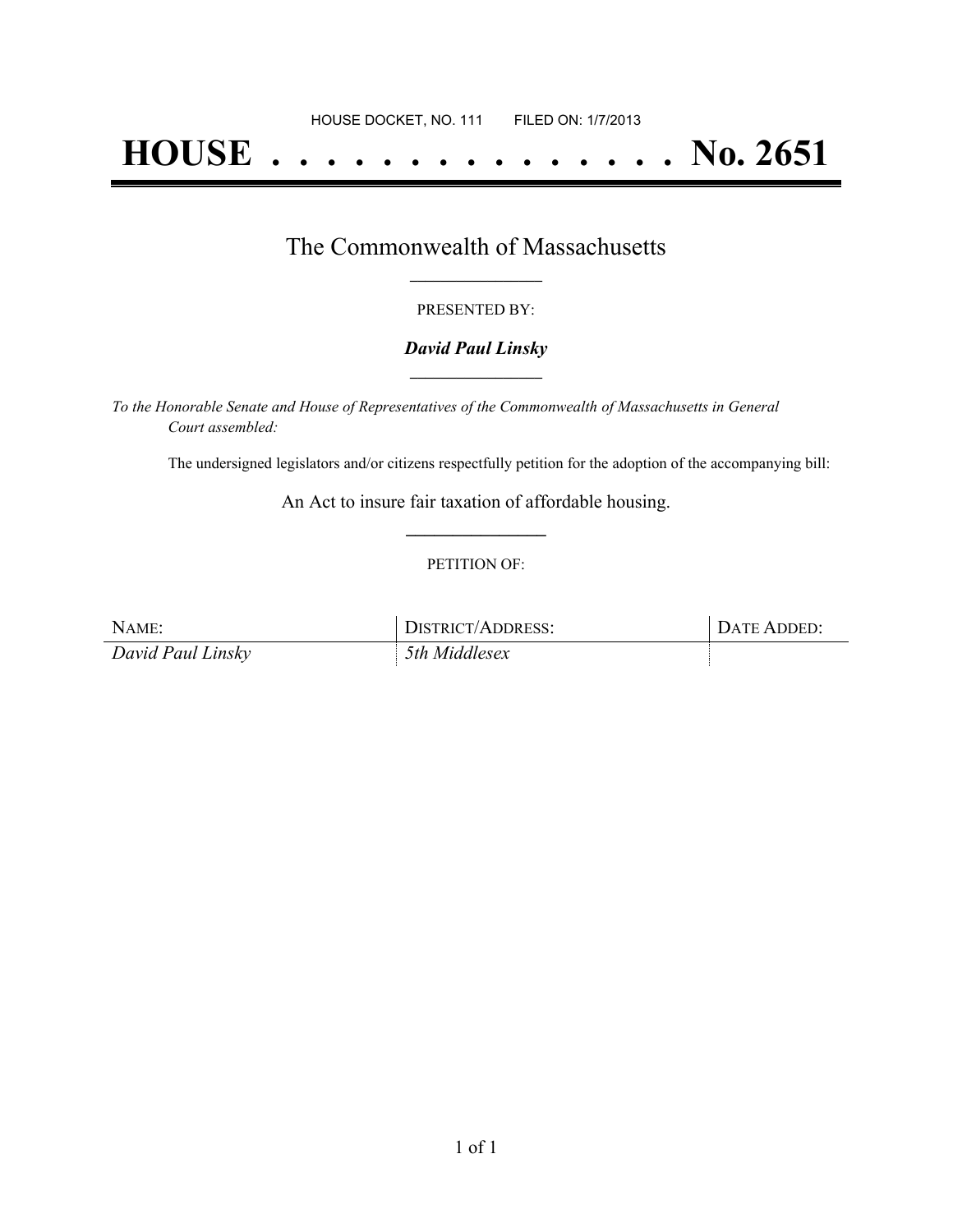## **HOUSE . . . . . . . . . . . . . . . No. 2651**

By Mr. Linsky of Natick, a petition (accompanied by bill, House, No. 2651) of David Paul Linsky relative to the classification of real property for purposes of taxation. Revenue.

#### [SIMILAR MATTER FILED IN PREVIOUS SESSION SEE HOUSE, NO. *1701* OF 2011-2012.]

## The Commonwealth of Massachusetts

**\_\_\_\_\_\_\_\_\_\_\_\_\_\_\_ In the Year Two Thousand Thirteen \_\_\_\_\_\_\_\_\_\_\_\_\_\_\_**

An Act to insure fair taxation of affordable housing.

Be it enacted by the Senate and House of Representatives in General Court assembled, and by the authority *of the same, as follows:*

1 SECTION 1. Section 38 of Chapter 59 of the General Laws is hereby amended by 2 deleting the section in its entirety and replacing it with the following:

 Section 38. The assessors of each city and town shall at the time appointed therefore make fair cash valuation of all the estate, real and personal, subject to taxation therein, and such determination shall be the assessed valuation of such estate. In determining the fair cash valuation, the assessors shall consider any restrictions to the use of the property which have been recorded with the deed to the property. In cities, the assessors may, in any year, divide the city into convenient assessment districts.

9 The assessed valuation of real property subject to taxation under this chapter shall be 10 classified as follows:

- 11 Class one, residential;
- 12 Class two, open;
- 13 Class three, commercial; and
- 14 Class four, industrial.